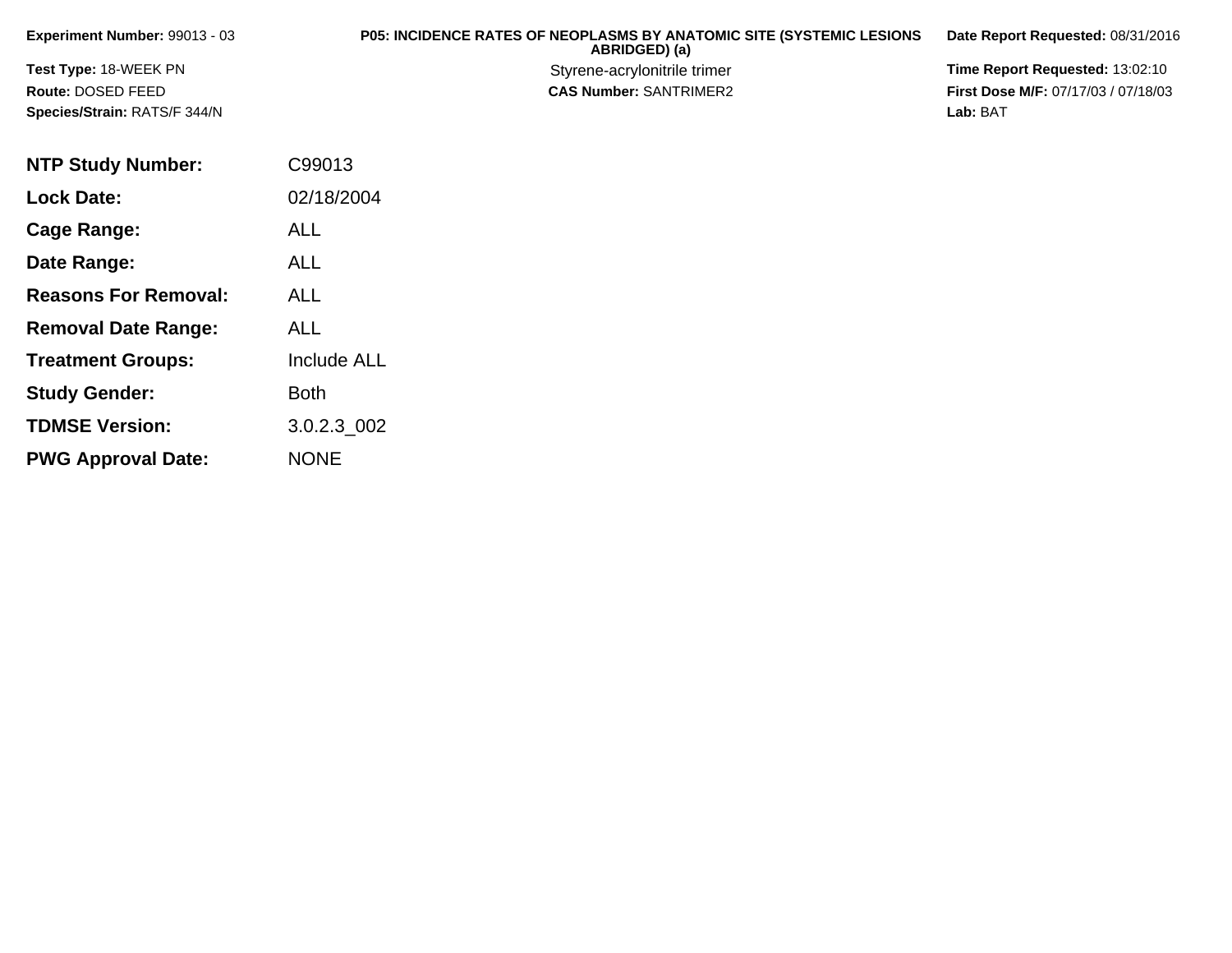| Experiment Number: 99013 - 03                                                | P05: INCIDENCE RATES OF NEOPLASMS BY ANATOMIC SITE (SYSTEMIC LESIONS | Date Report Requested: 08/31/2016                                    |                                 |                |                |                 |
|------------------------------------------------------------------------------|----------------------------------------------------------------------|----------------------------------------------------------------------|---------------------------------|----------------|----------------|-----------------|
| Test Type: 18-WEEK PN                                                        |                                                                      | Styrene-acrylonitrile trimer                                         | Time Report Requested: 13:02:10 |                |                |                 |
| Route: DOSED FEED                                                            |                                                                      | <b>CAS Number: SANTRIMER2</b><br>First Dose M/F: 07/17/03 / 07/18/03 |                                 |                |                |                 |
| Species/Strain: RATS/F 344/N                                                 |                                                                      |                                                                      |                                 |                | Lab: BAT       |                 |
| <b>FISCHER 344 RATS MALE</b>                                                 | 0 PPM                                                                | <b>100 PPM</b>                                                       | <b>200 PPM</b>                  | <b>400 PPM</b> | <b>800 PPM</b> | <b>1600 PPM</b> |
| <b>Disposition Summary</b>                                                   |                                                                      |                                                                      |                                 |                |                |                 |
| <b>Animals Initially In Study</b><br><b>Early Deaths</b><br><b>Survivors</b> | 10                                                                   | 10                                                                   | 10                              | 10             | 10             | 10              |
| <b>Terminal Sacrifice</b><br><b>Animals Examined Microscopically</b>         | 10<br>10                                                             | 10                                                                   | 10                              | 10             | 10             | 10<br>10        |
| <b>ALIMENTARY SYSTEM</b>                                                     |                                                                      |                                                                      |                                 |                |                |                 |
| Esophagus                                                                    | (10)                                                                 | (0)                                                                  | (0)                             | (0)            | (0)            | (10)            |
| Intestine Large, Cecum                                                       | (10)                                                                 | (0)                                                                  | (0)                             | (0)            | (0)            | (10)            |
| Intestine Large, Colon                                                       | (10)                                                                 | (0)                                                                  | (0)                             | (0)            | (0)            | (10)            |
| Intestine Large, Rectum                                                      | (10)                                                                 | (0)                                                                  | (0)                             | (0)            | (0)            | (10)            |
| Intestine Small, Duodenum                                                    | (10)                                                                 | (0)                                                                  | (0)                             | (0)            | (0)            | (10)            |
| Intestine Small, Ileum                                                       | (10)                                                                 | (0)                                                                  | (0)                             | (0)            | (0)            | (10)            |
| Intestine Small, Jejunum                                                     | (10)                                                                 | (0)                                                                  | (0)                             | (0)            | (0)            | (10)            |
| Liver                                                                        | (10)                                                                 | (0)                                                                  | (0)                             | (0)            | (0)            | (10)            |
| Pancreas                                                                     | (10)                                                                 | (0)                                                                  | (0)                             | (0)            | (0)            | (10)            |
| <b>Salivary Glands</b>                                                       | (10)                                                                 | (0)                                                                  | (0)                             | (0)            | (0)            | (10)            |
| Stomach, Forestomach                                                         | (10)                                                                 | (0)                                                                  | (0)                             | (0)            | (0)            | (10)            |
| Stomach, Glandular                                                           | (10)                                                                 | (0)                                                                  | (0)                             | (0)            | (0)            | (10)            |
| CARDIOVASCULAR SYSTEM                                                        |                                                                      |                                                                      |                                 |                |                |                 |
| <b>Blood Vessel</b>                                                          | (10)                                                                 | (0)                                                                  | (0)                             | (0)            | (0)            | (10)            |
| Heart                                                                        | (10)                                                                 | (0)                                                                  | (0)                             | (0)            | (0)            | (10)            |
| <b>ENDOCRINE SYSTEM</b>                                                      |                                                                      |                                                                      |                                 |                |                |                 |
| <b>Adrenal Cortex</b>                                                        | (10)                                                                 | (0)                                                                  | (0)                             | (0)            | (0)            | (10)            |
| Adrenal Medulla                                                              | (10)                                                                 | (0)                                                                  | (0)                             | (0)            | (0)            | (10)            |
| Parathyroid Gland                                                            | (10)                                                                 | (0)                                                                  | (0)                             | (0)            | (0)            | (8)             |
| <b>Pituitary Gland</b>                                                       | (10)                                                                 | (0)                                                                  | (0)                             | (0)            | (0)            | (10)            |
| <b>Thyroid Gland</b>                                                         | (10)                                                                 | (0)                                                                  | (0)                             | (0)            | (0)            | (10)            |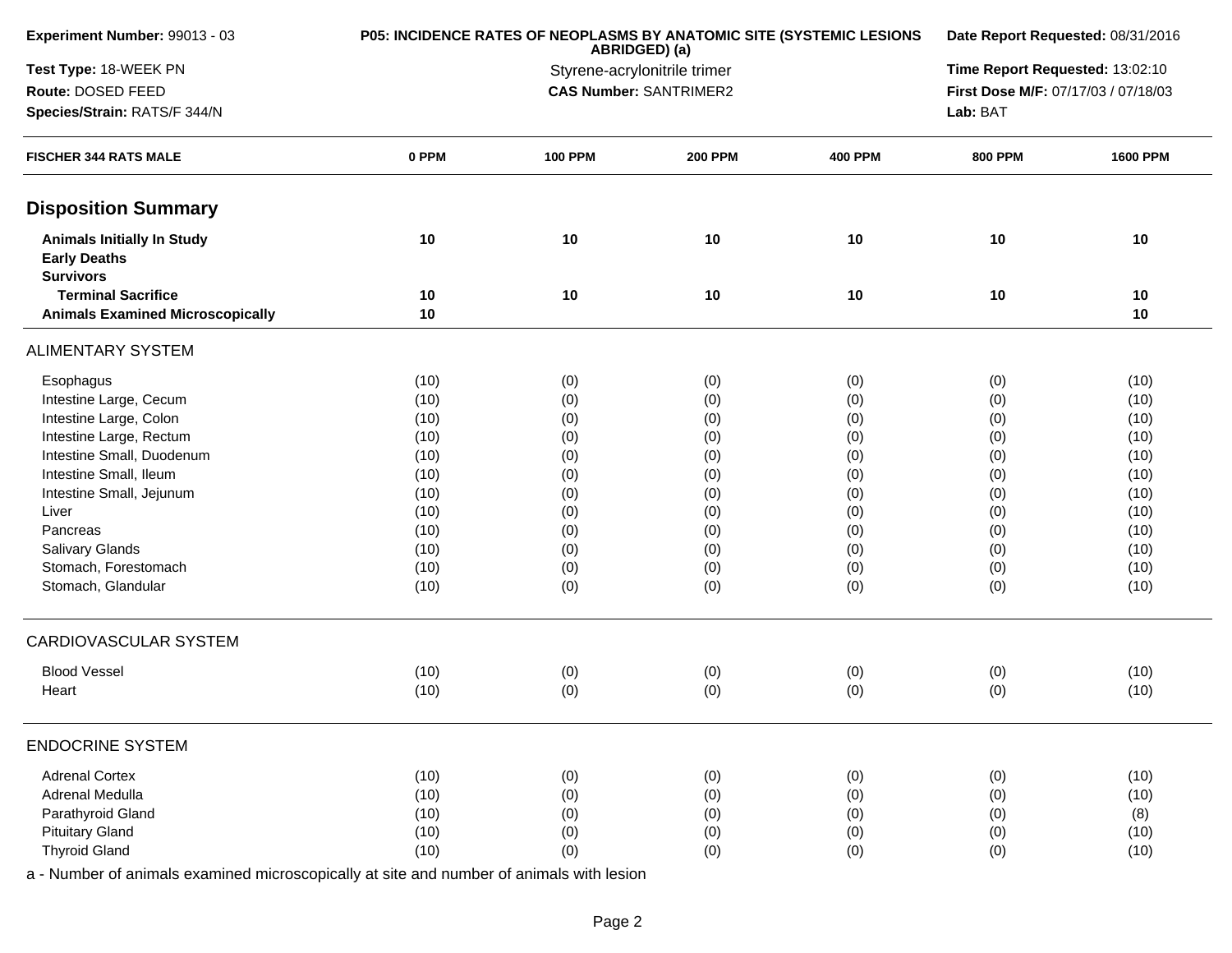| Experiment Number: 99013 - 03                                                        |                                                                                                                                                     | P05: INCIDENCE RATES OF NEOPLASMS BY ANATOMIC SITE (SYSTEMIC LESIONS<br>ABRIDGED) (a) | Date Report Requested: 08/31/2016 |                                 |                                 |                                      |
|--------------------------------------------------------------------------------------|-----------------------------------------------------------------------------------------------------------------------------------------------------|---------------------------------------------------------------------------------------|-----------------------------------|---------------------------------|---------------------------------|--------------------------------------|
| Test Type: 18-WEEK PN<br>Route: DOSED FEED<br>Species/Strain: RATS/F 344/N           | Time Report Requested: 13:02:10<br>Styrene-acrylonitrile trimer<br><b>CAS Number: SANTRIMER2</b><br>First Dose M/F: 07/17/03 / 07/18/03<br>Lab: BAT |                                                                                       |                                   |                                 |                                 |                                      |
| <b>FISCHER 344 RATS MALE</b>                                                         | 0 PPM                                                                                                                                               | <b>100 PPM</b>                                                                        | <b>200 PPM</b>                    | <b>400 PPM</b>                  | <b>800 PPM</b>                  | <b>1600 PPM</b>                      |
| <b>GENERAL BODY SYSTEM</b>                                                           |                                                                                                                                                     |                                                                                       |                                   |                                 |                                 |                                      |
| None                                                                                 |                                                                                                                                                     |                                                                                       |                                   |                                 |                                 |                                      |
| <b>GENITAL SYSTEM</b>                                                                |                                                                                                                                                     |                                                                                       |                                   |                                 |                                 |                                      |
| Epididymis<br><b>Preputial Gland</b><br>Prostate<br>Seminal Vesicle<br><b>Testes</b> | (10)<br>(10)<br>(10)<br>(10)<br>(10)                                                                                                                | (0)<br>(0)<br>(0)<br>(0)<br>(0)                                                       | (0)<br>(0)<br>(0)<br>(0)<br>(0)   | (0)<br>(0)<br>(0)<br>(0)<br>(0) | (0)<br>(0)<br>(0)<br>(0)<br>(0) | (10)<br>(10)<br>(10)<br>(10)<br>(10) |
| <b>HEMATOPOIETIC SYSTEM</b>                                                          |                                                                                                                                                     |                                                                                       |                                   |                                 |                                 |                                      |
| <b>Bone Marrow</b><br>Lymph Node<br>Lymph Node, Mesenteric<br>Spleen<br>Thymus       | (10)<br>(1)<br>(10)<br>(10)<br>(10)                                                                                                                 | (0)<br>(0)<br>(0)<br>(0)<br>(0)                                                       | (0)<br>(0)<br>(0)<br>(0)<br>(0)   | (0)<br>(0)<br>(0)<br>(0)<br>(0) | (0)<br>(0)<br>(0)<br>(0)<br>(0) | (10)<br>(0)<br>(10)<br>(10)<br>(10)  |
| <b>INTEGUMENTARY SYSTEM</b>                                                          |                                                                                                                                                     |                                                                                       |                                   |                                 |                                 |                                      |
| Mammary Gland<br>Skin                                                                | (10)<br>(10)                                                                                                                                        | (0)<br>(0)                                                                            | (0)<br>(0)                        | (0)<br>(0)                      | (0)<br>(0)                      | (10)<br>(10)                         |
| MUSCULOSKELETAL SYSTEM                                                               |                                                                                                                                                     |                                                                                       |                                   |                                 |                                 |                                      |
| <b>Bone</b>                                                                          | (10)                                                                                                                                                | (0)                                                                                   | (0)                               | (0)                             | (0)                             | (10)                                 |
|                                                                                      |                                                                                                                                                     |                                                                                       |                                   |                                 |                                 |                                      |

NERVOUS SYSTEM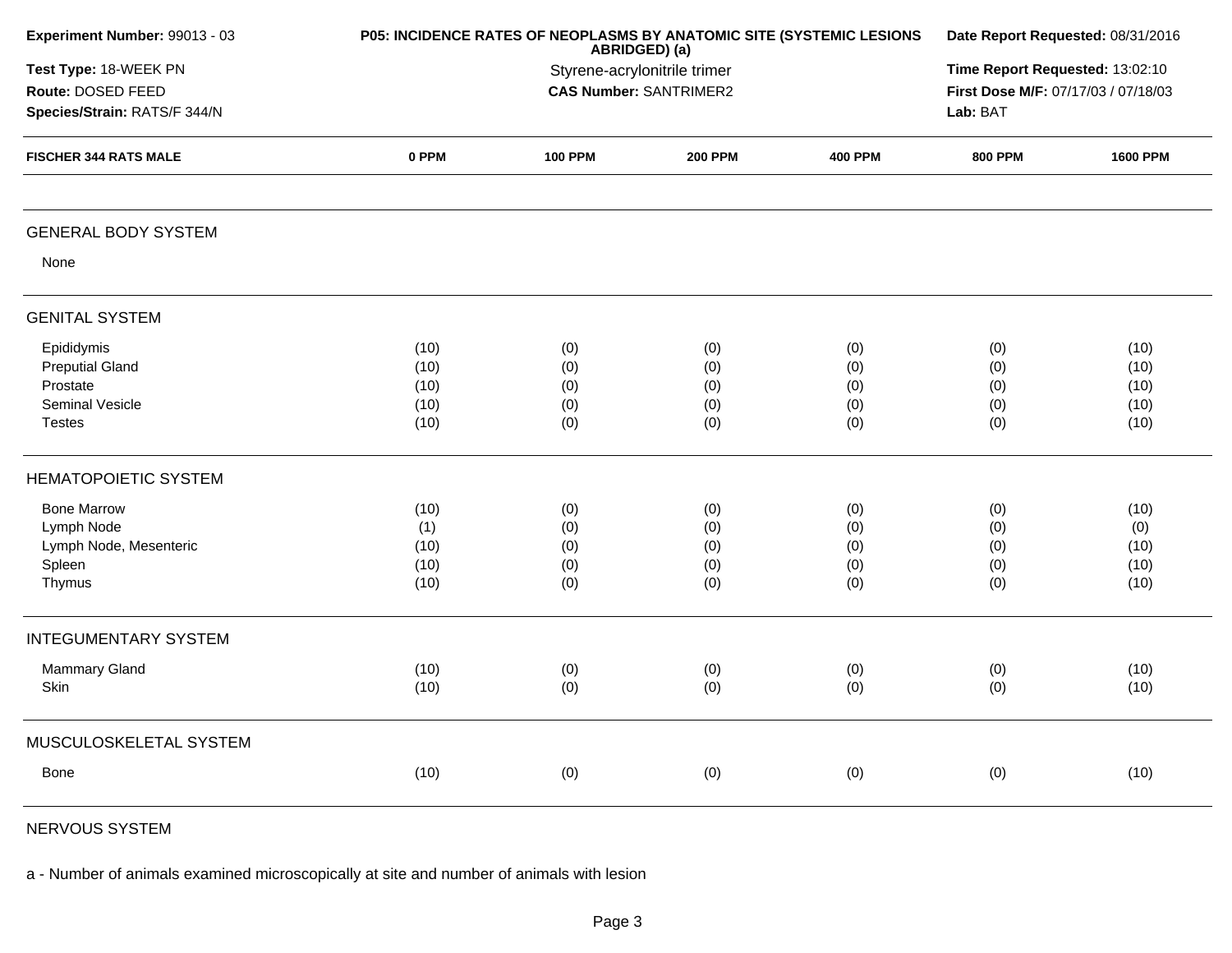| Experiment Number: 99013 - 03 |       | P05: INCIDENCE RATES OF NEOPLASMS BY ANATOMIC SITE (SYSTEMIC LESIONS<br>ABRIDGED) (a) |                               |                |                                     |                 |  |
|-------------------------------|-------|---------------------------------------------------------------------------------------|-------------------------------|----------------|-------------------------------------|-----------------|--|
| Test Type: 18-WEEK PN         |       | Styrene-acrylonitrile trimer                                                          |                               |                |                                     |                 |  |
| Route: DOSED FEED             |       |                                                                                       | <b>CAS Number: SANTRIMER2</b> |                | First Dose M/F: 07/17/03 / 07/18/03 |                 |  |
| Species/Strain: RATS/F 344/N  |       |                                                                                       |                               |                | Lab: BAT                            |                 |  |
| <b>FISCHER 344 RATS MALE</b>  | 0 PPM | <b>100 PPM</b>                                                                        | <b>200 PPM</b>                | <b>400 PPM</b> | <b>800 PPM</b>                      | <b>1600 PPM</b> |  |
| <b>Brain</b>                  | (10)  | (0)                                                                                   | (0)                           | (0)            | (0)                                 | (10)            |  |
| <b>RESPIRATORY SYSTEM</b>     |       |                                                                                       |                               |                |                                     |                 |  |
| Lung                          | (10)  | (0)                                                                                   | (0)                           | (0)            | (0)                                 | (10)            |  |
| Nose                          | (10)  | (0)                                                                                   | (0)                           | (0)            | (0)                                 | (10)            |  |
| Trachea                       | (10)  | (0)                                                                                   | (0)                           | (0)            | (0)                                 | (10)            |  |
| SPECIAL SENSES SYSTEM         |       |                                                                                       |                               |                |                                     |                 |  |
| Eye                           | (10)  | (0)                                                                                   | (0)                           | (0)            | (0)                                 | (10)            |  |
| Harderian Gland               | (10)  | (0)                                                                                   | (0)                           | (0)            | (0)                                 | (10)            |  |
| <b>URINARY SYSTEM</b>         |       |                                                                                       |                               |                |                                     |                 |  |
| Kidney                        | (10)  | (0)                                                                                   | (0)                           | (0)            | (0)                                 | (10)            |  |
| <b>Urinary Bladder</b>        | (10)  | (0)                                                                                   | (0)                           | (0)            | (0)                                 | (10)            |  |
|                               |       |                                                                                       |                               |                |                                     |                 |  |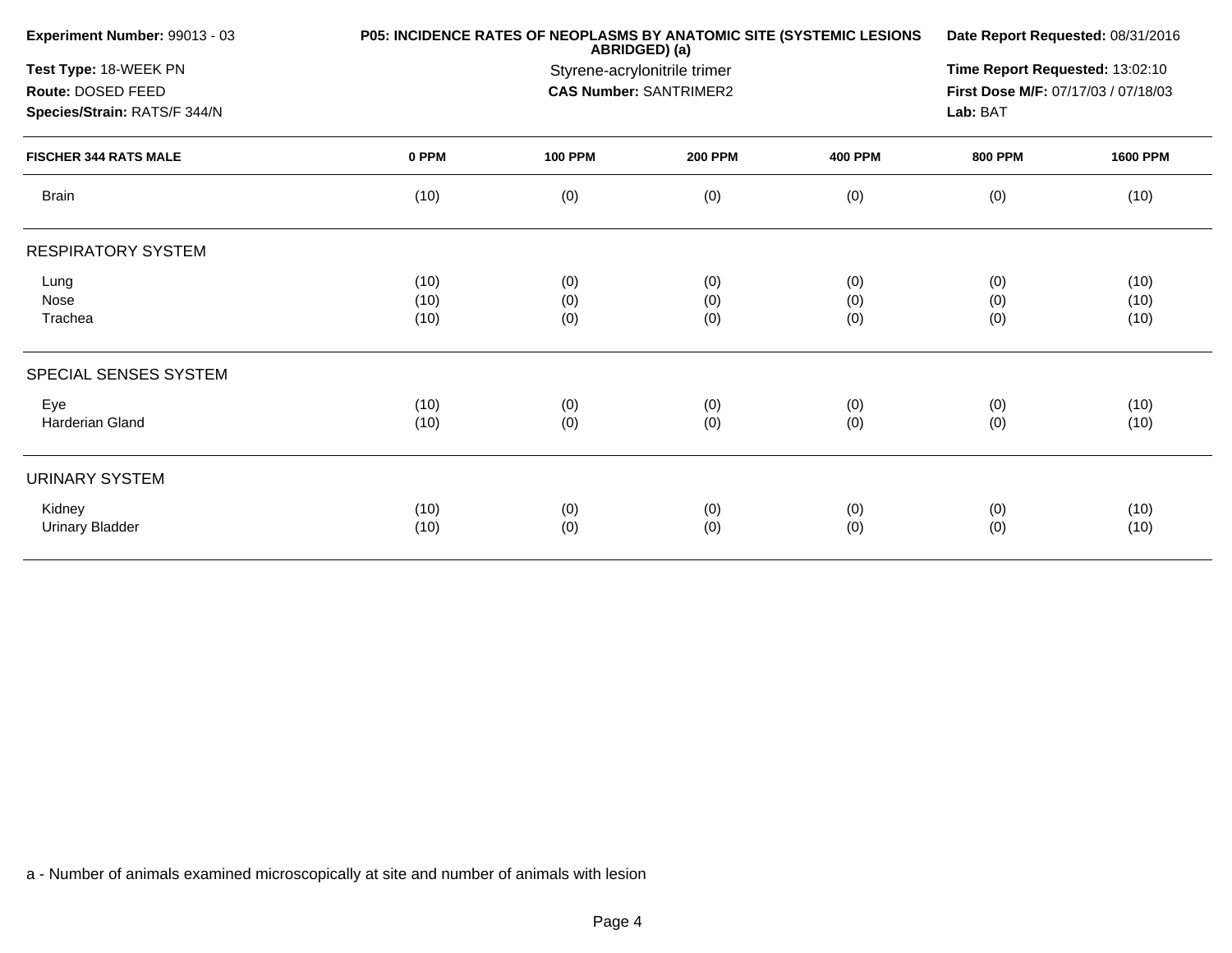| Experiment Number: 99013 - 03                                                       | P05: INCIDENCE RATES OF NEOPLASMS BY ANATOMIC SITE (SYSTEMIC LESIONS<br>ABRIDGED) (a) |                              |                                 | Date Report Requested: 08/31/2016 |                                     |                 |
|-------------------------------------------------------------------------------------|---------------------------------------------------------------------------------------|------------------------------|---------------------------------|-----------------------------------|-------------------------------------|-----------------|
| Test Type: 18-WEEK PN                                                               |                                                                                       | Styrene-acrylonitrile trimer | Time Report Requested: 13:02:10 |                                   |                                     |                 |
| Route: DOSED FEED                                                                   |                                                                                       |                              | <b>CAS Number: SANTRIMER2</b>   |                                   | First Dose M/F: 07/17/03 / 07/18/03 |                 |
| Species/Strain: RATS/F 344/N                                                        |                                                                                       |                              |                                 |                                   | Lab: BAT                            |                 |
| <b>FISCHER 344 RATS MALE</b>                                                        | 0 PPM                                                                                 | <b>100 PPM</b>               | <b>200 PPM</b>                  | <b>400 PPM</b>                    | <b>800 PPM</b>                      | <b>1600 PPM</b> |
| <b>Tumor Summary for Males</b>                                                      |                                                                                       |                              |                                 |                                   |                                     |                 |
| <b>Total Animals with Primary Neoplasms (b)</b><br><b>Total Primary Neoplasms</b>   |                                                                                       |                              |                                 |                                   |                                     |                 |
| <b>Total Animals with Benign Neoplasms</b><br><b>Total Benign Neoplasms</b>         |                                                                                       |                              |                                 |                                   |                                     |                 |
| <b>Total Animals with Malignant Neoplasms</b><br><b>Total Malignant Neoplasms</b>   |                                                                                       |                              |                                 |                                   |                                     |                 |
| <b>Total Animals with Metastatic Neoplasms</b><br><b>Total Metastatic Neoplasms</b> |                                                                                       |                              |                                 |                                   |                                     |                 |
| <b>Total Animals with Malignant Neoplasms</b><br><b>Uncertain Primary Site</b>      |                                                                                       |                              |                                 |                                   |                                     |                 |
| <b>Total Animals with Neoplasms Uncertain-</b><br><b>Benign or Malignant</b>        |                                                                                       |                              |                                 |                                   |                                     |                 |
| <b>Total Uncertain Neoplasms</b>                                                    |                                                                                       |                              |                                 |                                   |                                     |                 |

\*\*\* END OF MALE \*\*\*

a - Number of animals examined microscopically at site and number of animals with lesion

b - Primary tumors: all tumors except metastatic tumors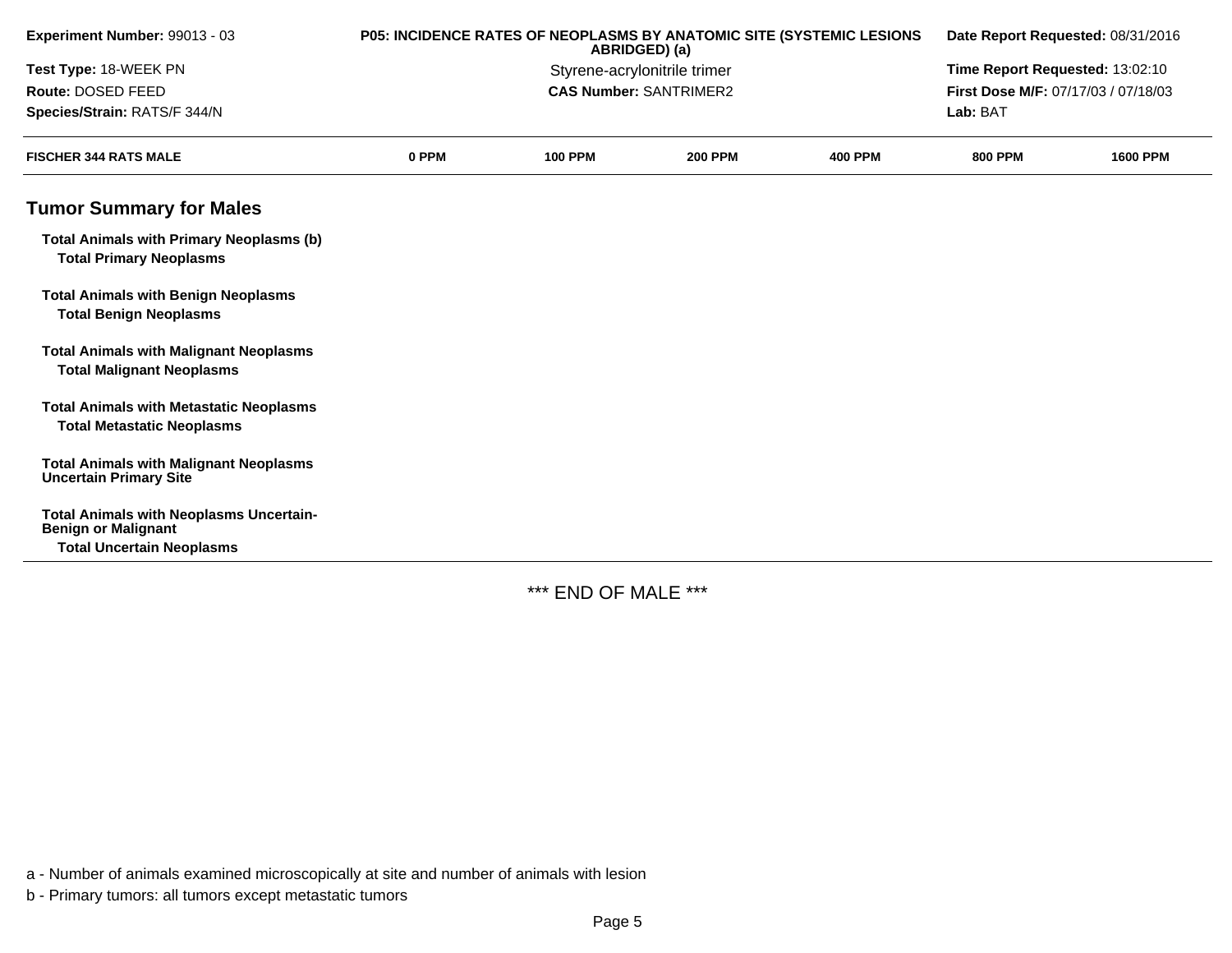| Experiment Number: 99013 - 03                                                | P05: INCIDENCE RATES OF NEOPLASMS BY ANATOMIC SITE (SYSTEMIC LESIONS | Date Report Requested: 08/31/2016 |                                 |                |                                     |                 |
|------------------------------------------------------------------------------|----------------------------------------------------------------------|-----------------------------------|---------------------------------|----------------|-------------------------------------|-----------------|
| Test Type: 18-WEEK PN                                                        |                                                                      | Styrene-acrylonitrile trimer      | Time Report Requested: 13:02:10 |                |                                     |                 |
| Route: DOSED FEED                                                            |                                                                      |                                   | <b>CAS Number: SANTRIMER2</b>   |                | First Dose M/F: 07/17/03 / 07/18/03 |                 |
| Species/Strain: RATS/F 344/N                                                 |                                                                      |                                   |                                 |                | Lab: BAT                            |                 |
| <b>FISCHER 344 RATS FEMALE</b>                                               | 0 PPM                                                                | <b>100 PPM</b>                    | <b>200 PPM</b>                  | <b>400 PPM</b> | <b>800 PPM</b>                      | <b>1600 PPM</b> |
| <b>Disposition Summary</b>                                                   |                                                                      |                                   |                                 |                |                                     |                 |
| <b>Animals Initially In Study</b><br><b>Early Deaths</b><br><b>Survivors</b> | 10                                                                   | 10                                | 10                              | 10             | $10$                                | 10              |
| <b>Terminal Sacrifice</b>                                                    | 10                                                                   | 10                                | 10                              | $10$           | 10                                  | 10              |
| <b>Animals Examined Microscopically</b>                                      | 10                                                                   | $\mathbf{2}$                      | $\mathbf{1}$                    | $\mathbf{1}$   | $\mathbf{2}$                        | 10              |
| <b>ALIMENTARY SYSTEM</b>                                                     |                                                                      |                                   |                                 |                |                                     |                 |
| Esophagus                                                                    | (10)                                                                 | (0)                               | (0)                             | (0)            | (0)                                 | (10)            |
| Intestine Large, Cecum                                                       | (10)                                                                 | (0)                               | (0)                             | (0)            | (0)                                 | (10)            |
| Intestine Large, Colon                                                       | (10)                                                                 | (0)                               | (0)                             | (0)            | (0)                                 | (10)            |
| Intestine Large, Rectum                                                      | (10)                                                                 | (0)                               | (0)                             | (0)            | (0)                                 | (10)            |
| Intestine Small, Duodenum                                                    | (10)                                                                 | (0)                               | (0)                             | (0)            | (0)                                 | (10)            |
| Intestine Small, Ileum                                                       | (10)                                                                 | (0)                               | (0)                             | (0)            | (0)                                 | (10)            |
| Intestine Small, Jejunum                                                     | (10)                                                                 | (0)                               | (0)                             | (0)            | (0)                                 | (10)            |
| Liver                                                                        | (10)                                                                 | (2)                               | (0)                             | (1)            | (1)                                 | (10)            |
| Mesentery                                                                    | (0)                                                                  | (0)                               | (1)                             | (0)            | (0)                                 | (0)             |
| Pancreas                                                                     | (10)                                                                 | (0)                               | (0)                             | (0)            | (0)                                 | (10)            |
| <b>Salivary Glands</b>                                                       | (10)                                                                 | (0)                               | (0)                             | (0)            | (0)                                 | (10)            |
| Stomach, Forestomach                                                         | (10)                                                                 | (0)                               | (0)                             | (0)            | (0)                                 | (10)            |
| Stomach, Glandular                                                           | (10)                                                                 | (0)                               | (0)                             | (0)            | (0)                                 | (10)            |
| <b>CARDIOVASCULAR SYSTEM</b>                                                 |                                                                      |                                   |                                 |                |                                     |                 |
| <b>Blood Vessel</b>                                                          | (10)                                                                 | (0)                               | (0)                             | (0)            | (0)                                 | (10)            |
| Heart                                                                        | (10)                                                                 | (0)                               | (0)                             | (0)            | (0)                                 | (10)            |
| <b>ENDOCRINE SYSTEM</b>                                                      |                                                                      |                                   |                                 |                |                                     |                 |
| <b>Adrenal Cortex</b>                                                        | (10)                                                                 | (0)                               | (0)                             | (0)            | (0)                                 | (10)            |
| Adrenal Medulla                                                              | (10)                                                                 | (0)                               | (0)                             | (0)            | (0)                                 | (10)            |
| Parathyroid Gland                                                            | (6)                                                                  | (0)                               | (0)                             | (0)            | (0)                                 | (10)            |
| <b>Pituitary Gland</b>                                                       | (10)                                                                 | (0)                               | (0)                             | (0)            | (0)                                 | (10)            |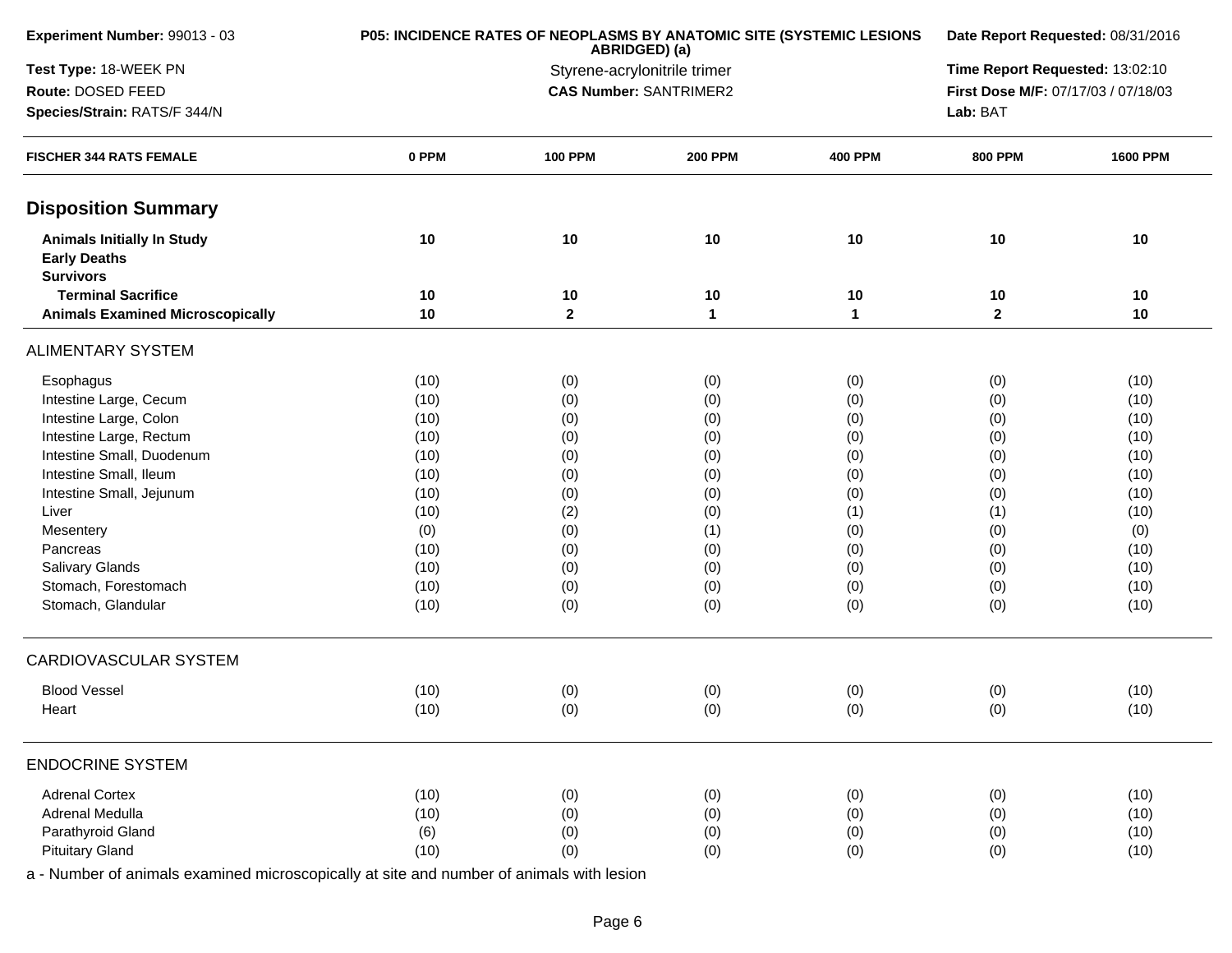| Experiment Number: 99013 - 03                                              | P05: INCIDENCE RATES OF NEOPLASMS BY ANATOMIC SITE (SYSTEMIC LESIONS | Date Report Requested: 08/31/2016                                              |                |                |                |                 |
|----------------------------------------------------------------------------|----------------------------------------------------------------------|--------------------------------------------------------------------------------|----------------|----------------|----------------|-----------------|
| Test Type: 18-WEEK PN<br>Route: DOSED FEED<br>Species/Strain: RATS/F 344/N |                                                                      | ABRIDGED) (a)<br>Styrene-acrylonitrile trimer<br><b>CAS Number: SANTRIMER2</b> |                |                |                |                 |
| <b>FISCHER 344 RATS FEMALE</b>                                             | 0 PPM                                                                | <b>100 PPM</b>                                                                 | <b>200 PPM</b> | <b>400 PPM</b> | <b>800 PPM</b> | <b>1600 PPM</b> |
| <b>Thyroid Gland</b>                                                       | (10)                                                                 | (0)                                                                            | (0)            | (0)            | (0)            | (10)            |
| <b>GENERAL BODY SYSTEM</b>                                                 |                                                                      |                                                                                |                |                |                |                 |
| None                                                                       |                                                                      |                                                                                |                |                |                |                 |
| <b>GENITAL SYSTEM</b>                                                      |                                                                      |                                                                                |                |                |                |                 |
| <b>Clitoral Gland</b>                                                      | (10)                                                                 | (0)                                                                            | (0)            | (0)            | (0)            | (10)            |
| Ovary                                                                      | (10)                                                                 | (0)                                                                            | (0)            | (0)            | (1)            | (10)            |
| Uterus                                                                     | (10)                                                                 | (0)                                                                            | (0)            | (0)            | (0)            | (10)            |
| <b>HEMATOPOIETIC SYSTEM</b>                                                |                                                                      |                                                                                |                |                |                |                 |
| <b>Bone Marrow</b>                                                         | (10)                                                                 | (0)                                                                            | (0)            | (0)            | (0)            | (10)            |
| Lymph Node                                                                 | (0)                                                                  | (0)                                                                            | (0)            | (0)            | (0)            | (1)             |
| Lymph Node, Mesenteric                                                     | (10)                                                                 | (0)                                                                            | (0)            | (0)            | (0)            | (10)            |
| Spleen<br>Thymus                                                           | (10)<br>(10)                                                         | (0)<br>(0)                                                                     | (0)<br>(0)     | (0)<br>(0)     | (0)<br>(0)     | (10)<br>(10)    |
|                                                                            |                                                                      |                                                                                |                |                |                |                 |
| <b>INTEGUMENTARY SYSTEM</b>                                                |                                                                      |                                                                                |                |                |                |                 |
| Mammary Gland                                                              | (10)                                                                 | (0)                                                                            | (0)            | (0)            | (0)            | (10)            |
| Skin                                                                       | (10)                                                                 | (0)                                                                            | (0)            | (0)            | (0)            | (10)            |
| MUSCULOSKELETAL SYSTEM                                                     |                                                                      |                                                                                |                |                |                |                 |
| Bone                                                                       | (10)                                                                 | (0)                                                                            | (0)            | (0)            | (0)            | (10)            |
| NERVOUS SYSTEM                                                             |                                                                      |                                                                                |                |                |                |                 |
| Brain                                                                      | (10)                                                                 | (0)                                                                            | (0)            | (0)            | (0)            | (10)            |
|                                                                            |                                                                      |                                                                                |                |                |                |                 |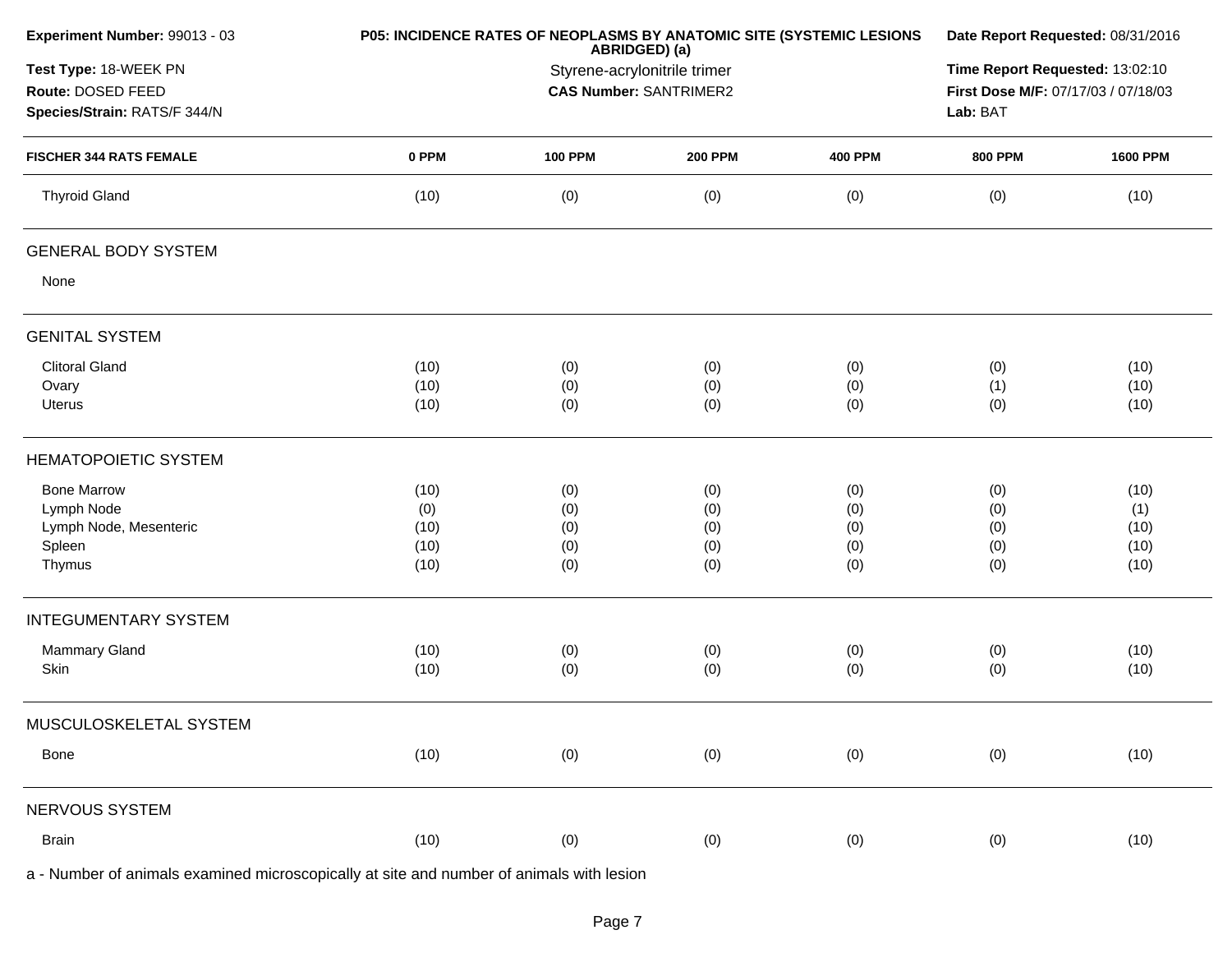| Experiment Number: 99013 - 03  |       | ABRIDGED) (a)                | P05: INCIDENCE RATES OF NEOPLASMS BY ANATOMIC SITE (SYSTEMIC LESIONS | Date Report Requested: 08/31/2016 |                                     |                 |
|--------------------------------|-------|------------------------------|----------------------------------------------------------------------|-----------------------------------|-------------------------------------|-----------------|
| Test Type: 18-WEEK PN          |       | Styrene-acrylonitrile trimer |                                                                      |                                   |                                     |                 |
| Route: DOSED FEED              |       |                              | <b>CAS Number: SANTRIMER2</b>                                        |                                   | First Dose M/F: 07/17/03 / 07/18/03 |                 |
| Species/Strain: RATS/F 344/N   |       |                              |                                                                      |                                   | Lab: BAT                            |                 |
| <b>FISCHER 344 RATS FEMALE</b> | 0 PPM | <b>100 PPM</b>               | <b>200 PPM</b>                                                       | <b>400 PPM</b>                    | <b>800 PPM</b>                      | <b>1600 PPM</b> |
| <b>RESPIRATORY SYSTEM</b>      |       |                              |                                                                      |                                   |                                     |                 |
| Lung                           | (10)  | (0)                          | (0)                                                                  | (0)                               | (0)                                 | (10)            |
| Nose                           | (10)  | (0)                          | (0)                                                                  | (0)                               | (0)                                 | (10)            |
| Trachea                        | (10)  | (0)                          | (0)                                                                  | (0)                               | (0)                                 | (10)            |
| SPECIAL SENSES SYSTEM          |       |                              |                                                                      |                                   |                                     |                 |
| Eye                            | (10)  | (0)                          | (0)                                                                  | (0)                               | (0)                                 | (10)            |
| <b>Harderian Gland</b>         | (10)  | (0)                          | (0)                                                                  | (0)                               | (0)                                 | (10)            |
| <b>URINARY SYSTEM</b>          |       |                              |                                                                      |                                   |                                     |                 |
| Kidney                         | (10)  | (0)                          | (0)                                                                  | (0)                               | (0)                                 | (10)            |
| <b>Urinary Bladder</b>         | (10)  | (0)                          | (0)                                                                  | (0)                               | (0)                                 | (10)            |
|                                |       |                              |                                                                      |                                   |                                     |                 |